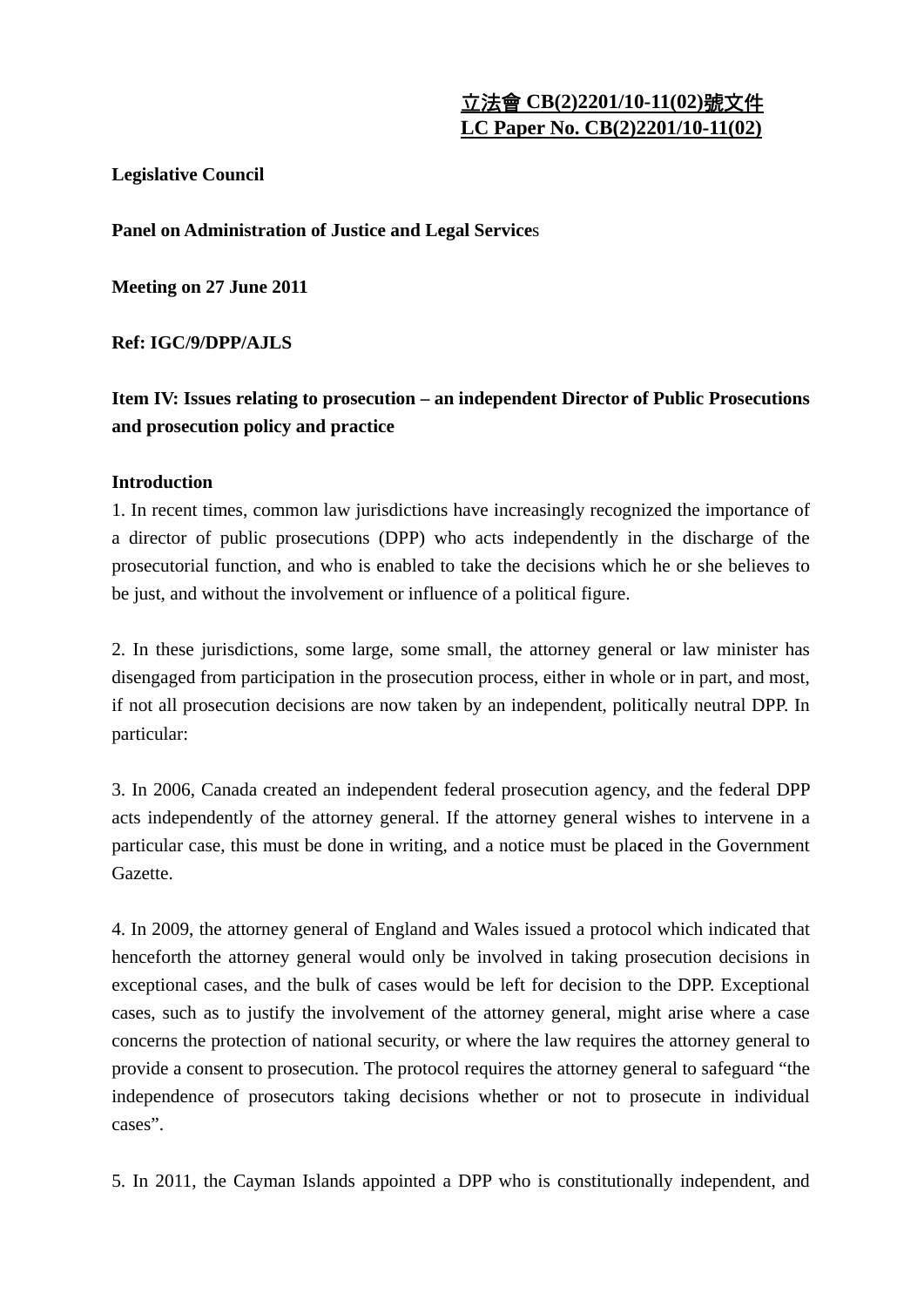who has assumed the prosecution powers previously exercised by the attorney general. She alone is responsible for instituting or discontinuing prosecutions. The DPP is not subject to the control of the attorney general or anyone else.

## **Advantages of an independent DPP**

6. There are clear benefits to be had from making prosecution decisions the function of an independent, politically neutral DPP, rather than of a political figure, whether attorney general or law minister. In particular:

(i) An independent DPP is able to command public confidence over decisions in a way which may not always be possible if a political figure is involved in the decision making process;

(ii) An independent DPP is able to apply his or her professional judgment and accumulated experience to the prosecution process, without having to keep looking over his shoulder at a political master every time a significant decision has to be made;

(iii) Since the decision of whether or not to prosecute involves a quasi-judicial function, it enhances the criminal justice system if the DPP is seen to enjoy the same levels of independence and security as does a judge, free of political oversight;

(iv) An attorney general or law minister is invariably a political appointee, involved in the highest echelons of government and beholden to a political head, and the removal of such a person from involvement in public prosecutions preserves the separation of powers and promotes the rule of law, and is also a recognition that the fiction that a minister in the government can legitimately wear two hats, one as politician and the other as prosecutor, is no longer tenable;

(v) If prosecution decisions are the responsibility of an independent DPP, the attorney general or law minister is enabled to concentrate upon his or her primary function as legal advisor to the government and its departments;

(vi) In the Hong Kong context, recent cases, ranging from the alleged assault on the chief executive, to whom the secretary for justice answers, to the allegations that the secretary's fellow ministers allowed illegal structures on their properties, thus rendering them liable to prosecution, may cause problems of perception, given the secretary's dual role, and these could be avoided if an independent DPP were to be responsible for prosecution decisions;

(vii) The United Nations Guidelines on the Role of Prosecutors (1990) and the Standards of Responsibility of the International Association of Prosecutors (1999) recognize the importance of the impartial exercise of the prosecutorial discretion and the need for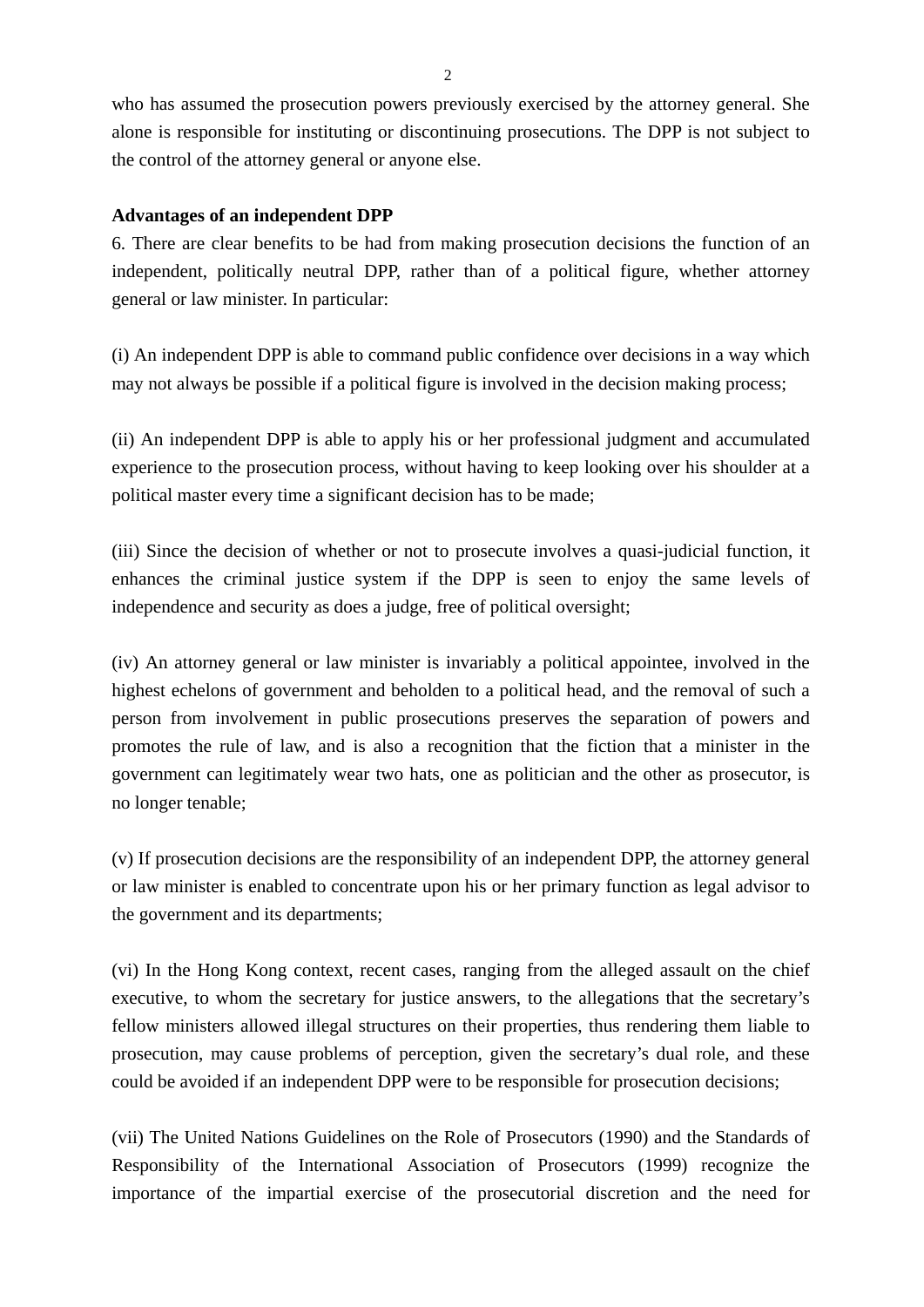objectivity in the prosecution process, and anything that can be done to promote the independence of the DPP and to depoliticize the prosecution process will promote conformity with international norms.

### **Constitutional Position**

7. Prosecutions at present are the responsibility of the secretary for justice, who, as a minister in the government, is appointed by the central authorities on the recommendation of the chief executive, and the secretary's responsibility for prosecutions derives from Article 63 of the Basic Law.

8. Article 63 provides that: "The Department of Justice of the Hong Kong Special Administrative Region shall control criminal prosecutions, free from any interference".

9. Article 63 vests the control of prosecutions not in a particular person, but in the department of justice itself. Since the head of the department is the secretary for justice, some people consider that the control must be vested in the secretary, but a narrow construction is unnecessary and should be avoided.

10. It is logical for the DPP, as a law officer of the department, and a career prosecutor, to discharge the prosecution functions of the department, and to do so independently of the secretary for justice, who, as a political appointee, is a member of the government and answerable to the chief executive.

11. If the secretary for justice were to step back, and to cede responsibility for prosecutions to an independent DPP, operating within the department, this would be constitutionally legitimate.

#### **Mechanism**

12. A switch in the overall responsibility for the bulk of public prosecutions from the secretary for justice to an independent DPP would not require legislation. It could be achieved internally in the department, perhaps by a protocol, as in the English model. Although, as in England and Wales, exceptional cases might require an involvement of the secretary in the decision making process, the secretary's residual functions would, in general, be confined to such matters as safeguarding the independence of the DPP, ensuring that prosecution policy guidelines remain fit for purpose, and endorsing changes to codes of practice.

#### **Conclusion**

13. If the responsibility for public prosecutions were to be vested in an independent, politically neutral DPP, this would be good not only for justice, but also for the appearance of